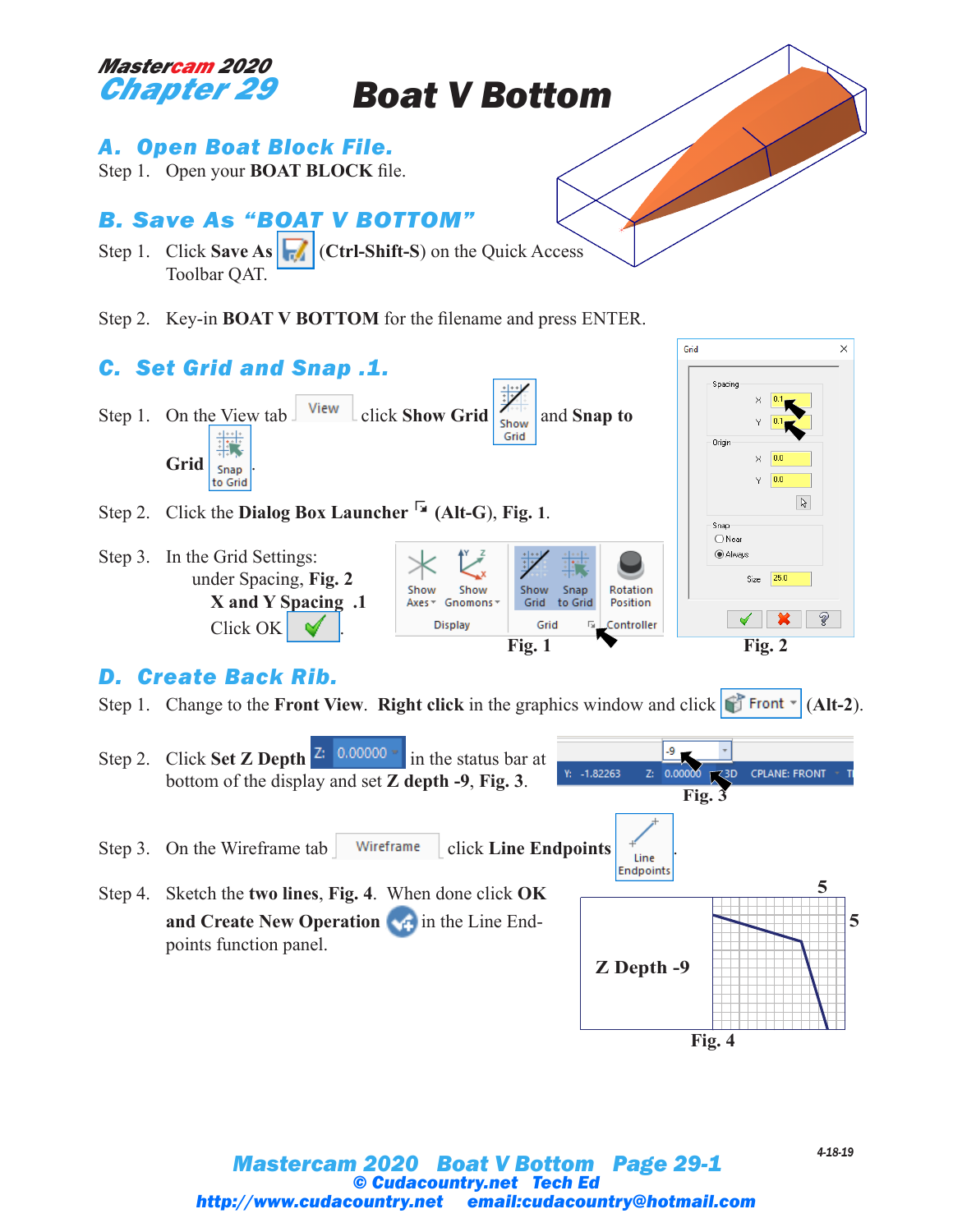

*Mastercam 2020 Boat V Bottom Page 29-2*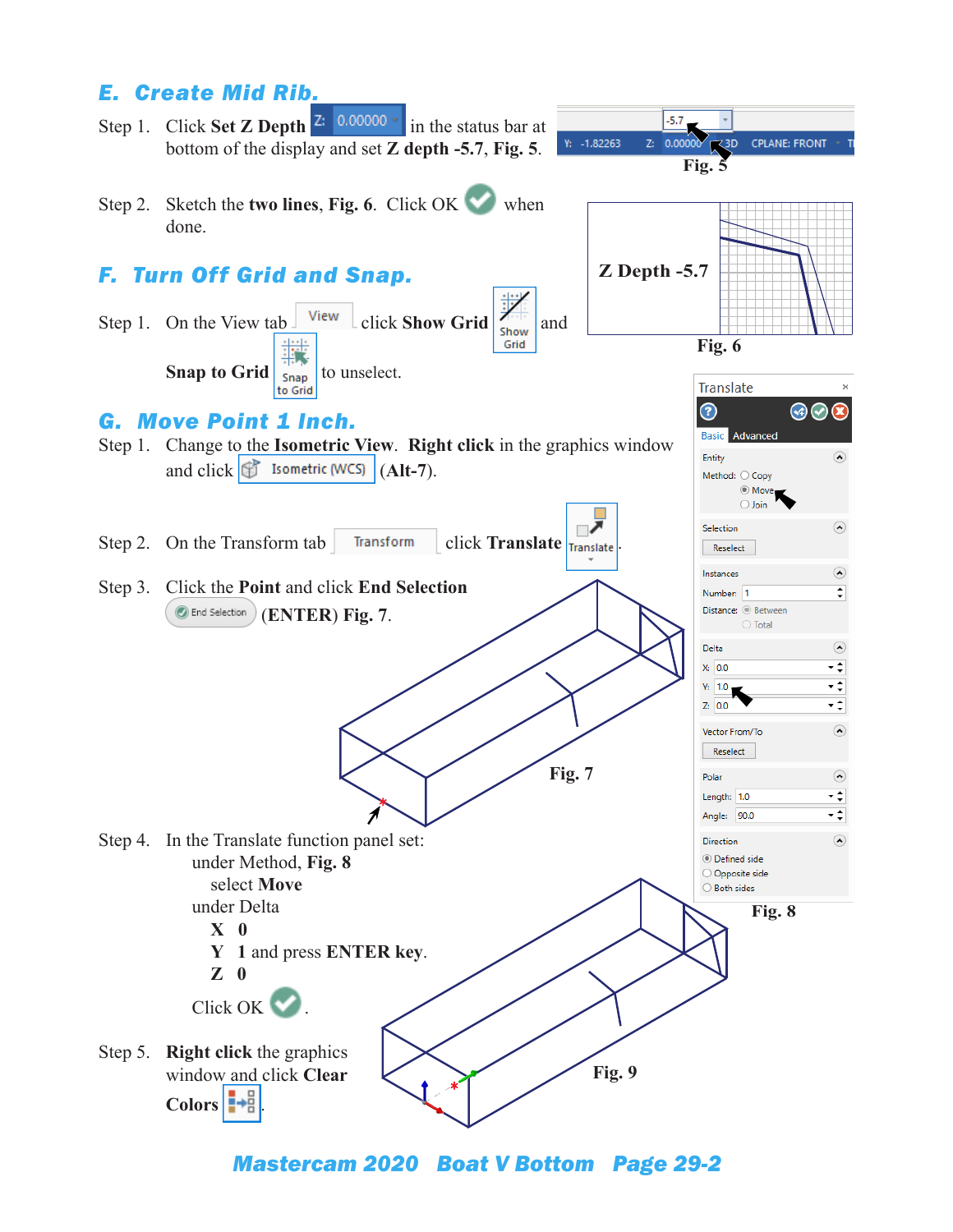

*Mastercam 2020 Boat V Bottom Page 29-3*